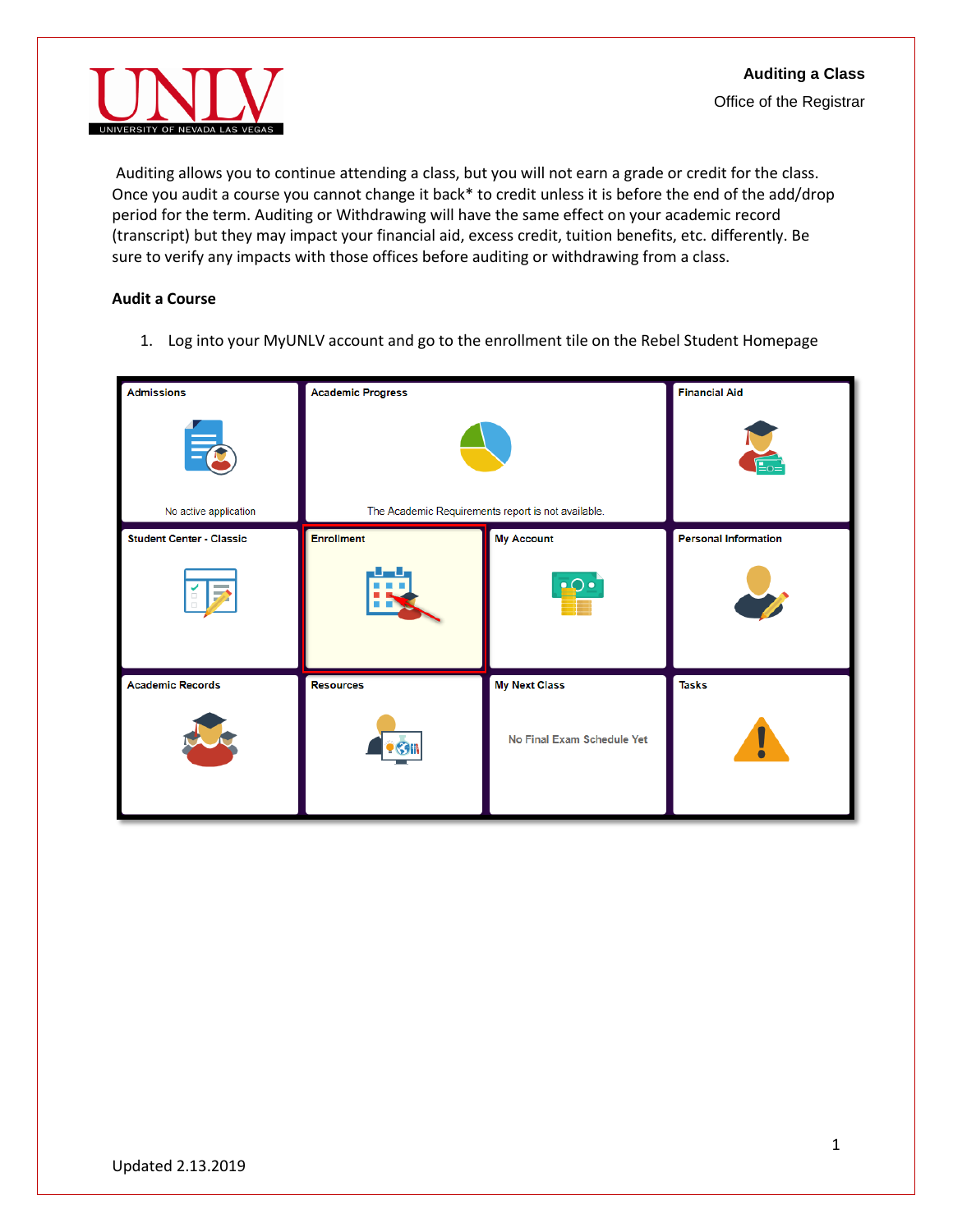

Office of the Registrar

a. Select the Audit tab (the tab at the far left) and select the term

| <b>View My Classes</b>           | <b>Enrollment: GRD to AUD</b><br>Enter any information you have and click Search. Leave fields blank fo                         |  |  |  |  |  |
|----------------------------------|---------------------------------------------------------------------------------------------------------------------------------|--|--|--|--|--|
| <b>Final Exam Schedule</b>       | Add a New Value<br><b>Find an Existing Value</b><br>Search Criteria                                                             |  |  |  |  |  |
| <b>Shopping Cart</b>             |                                                                                                                                 |  |  |  |  |  |
| <b>Class Search and Enroll</b>   | Basic Search & Save Search Criteria<br>Clear<br>Search                                                                          |  |  |  |  |  |
| <b>Drop Classes</b><br>尾         | <b>Search Results</b><br>First $\bigcirc$<br>1-19 of 19<br>Last<br>View All<br><b>Academic Career Academic Institution Term</b> |  |  |  |  |  |
| <b>Update Classes</b><br>Þ       | GRAD<br>UNLV1<br>2168<br><b>GRAD</b><br>UNLV1<br>2165<br>GRAD<br>UNLV1<br>2162<br><b>GRAD</b><br>UNLV1<br>2158                  |  |  |  |  |  |
| <b>Swap Classes</b>              | GRAD<br>2155<br>UNLV1<br>GRAD<br>2152<br>UNLV1<br><b>GRAD</b><br>2148<br>UNLV1                                                  |  |  |  |  |  |
| <b>Browse Course Catalog</b>     | <b>GRAD</b><br>UNLV1<br>2145<br><b>GRAD</b><br>UNLV1<br>2142<br><b>GRAD</b><br>UNLV1<br>2138<br>GRAD<br>UNLV1<br>2135           |  |  |  |  |  |
| E<br><b>Planner</b>              | <b>GRAD</b><br>2132<br>UNLV1<br><b>GRAD</b><br>UNLV1<br>2128<br><b>GRAD</b><br>UNLV1<br>2125                                    |  |  |  |  |  |
| <b>Enroll by My Requirements</b> | <b>GRAD</b><br>2122<br>UNLV1<br><b>GRAD</b><br>2118<br>UNLV1<br>2115<br>GRAD<br>UNLV1<br><b>GRAD</b><br>2112                    |  |  |  |  |  |
| <b>Change Class to Audit</b>     | UNLV1<br><b>UGRD</b><br>UNLV1<br>2192                                                                                           |  |  |  |  |  |
|                                  | Find an Existing Value   Add a New Value                                                                                        |  |  |  |  |  |

i. Click the Add a new Value tab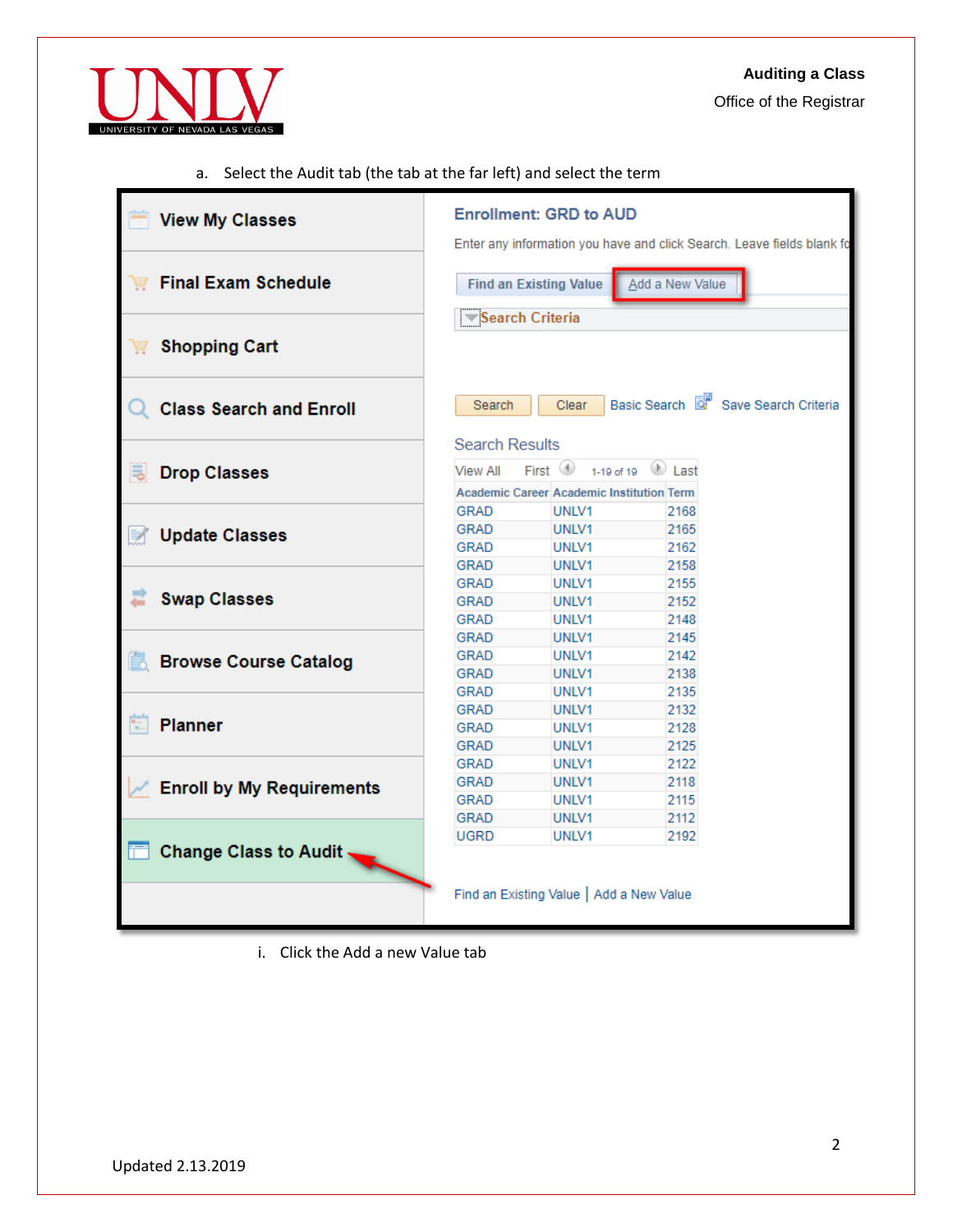

UNIVERSITY OF NEVADA LAS VEGA

# Office of the Registrar

## ii. Select the term and click Continue

|   |                                     |                      | go to $\ldots$                 |  |
|---|-------------------------------------|----------------------|--------------------------------|--|
|   | Enroll<br>Plan<br>Search            | My Academics         |                                |  |
|   | My Class Schedule<br>Add            | Edit<br>Swap<br>Drop | Term Information<br>Audit      |  |
|   | Change Classes from Graded to Audit |                      |                                |  |
|   |                                     |                      |                                |  |
|   | Select a term then select Continue. |                      |                                |  |
|   | <b>Term</b>                         | Career               | Institution                    |  |
| ₽ | 2019 Spring                         | Undergraduate        | University of Nevada Las Vegas |  |
|   |                                     |                      | Continue                       |  |
|   | Go to top                           |                      |                                |  |

# b. Select the class you would like to audit from the list of eligible classes

| <b>Enroll</b><br><b>My Academics</b><br>Search<br><b>Plan</b>                 |                        |                       |                                                              |                            |         |                          |                    |  |  |  |
|-------------------------------------------------------------------------------|------------------------|-----------------------|--------------------------------------------------------------|----------------------------|---------|--------------------------|--------------------|--|--|--|
| My Class Schedule<br>Add<br>Term Information<br>Edit<br>Audit<br>Drop<br>Swap |                        |                       |                                                              |                            |         |                          |                    |  |  |  |
| <b>Change Classes from Graded to Audit</b>                                    |                        |                       |                                                              |                            |         |                          |                    |  |  |  |
|                                                                               |                        |                       |                                                              |                            |         |                          |                    |  |  |  |
|                                                                               |                        |                       | 2019 Spring   Undergraduate   University of Nevada Las Vegas |                            |         |                          |                    |  |  |  |
|                                                                               |                        |                       |                                                              |                            |         |                          |                    |  |  |  |
| <b>Current Enrollment</b>                                                     |                        |                       |                                                              |                            |         |                          |                    |  |  |  |
| <b>Class Nbr</b>                                                              | <b>Subject</b><br>Area | Catalog<br><b>Nbr</b> | <b>Class Description and</b><br><b>Topic</b>                 | <b>Course</b><br>Component | Grading | <b>Audit Eligibility</b> | <b>Audit Class</b> |  |  |  |
| 22852 ART                                                                     |                        | 101                   | Drawing I                                                    | Lecture                    | Graded  | Eligible                 | <b>Audit Class</b> |  |  |  |
| 22865 ART                                                                     |                        | 135                   | Photography I                                                | Lecture                    | Graded  | Eligible                 | <b>Audit Class</b> |  |  |  |
| 23490 HIST                                                                    |                        | 102                   | <b>U.S. Since 1877</b>                                       | Lecture                    | Graded  | Eligible                 | <b>Audit Class</b> |  |  |  |
| 29212 PEX                                                                     |                        | 101                   | Backpacking and Camping Lecture                              |                            | Graded  | Ineligible               |                    |  |  |  |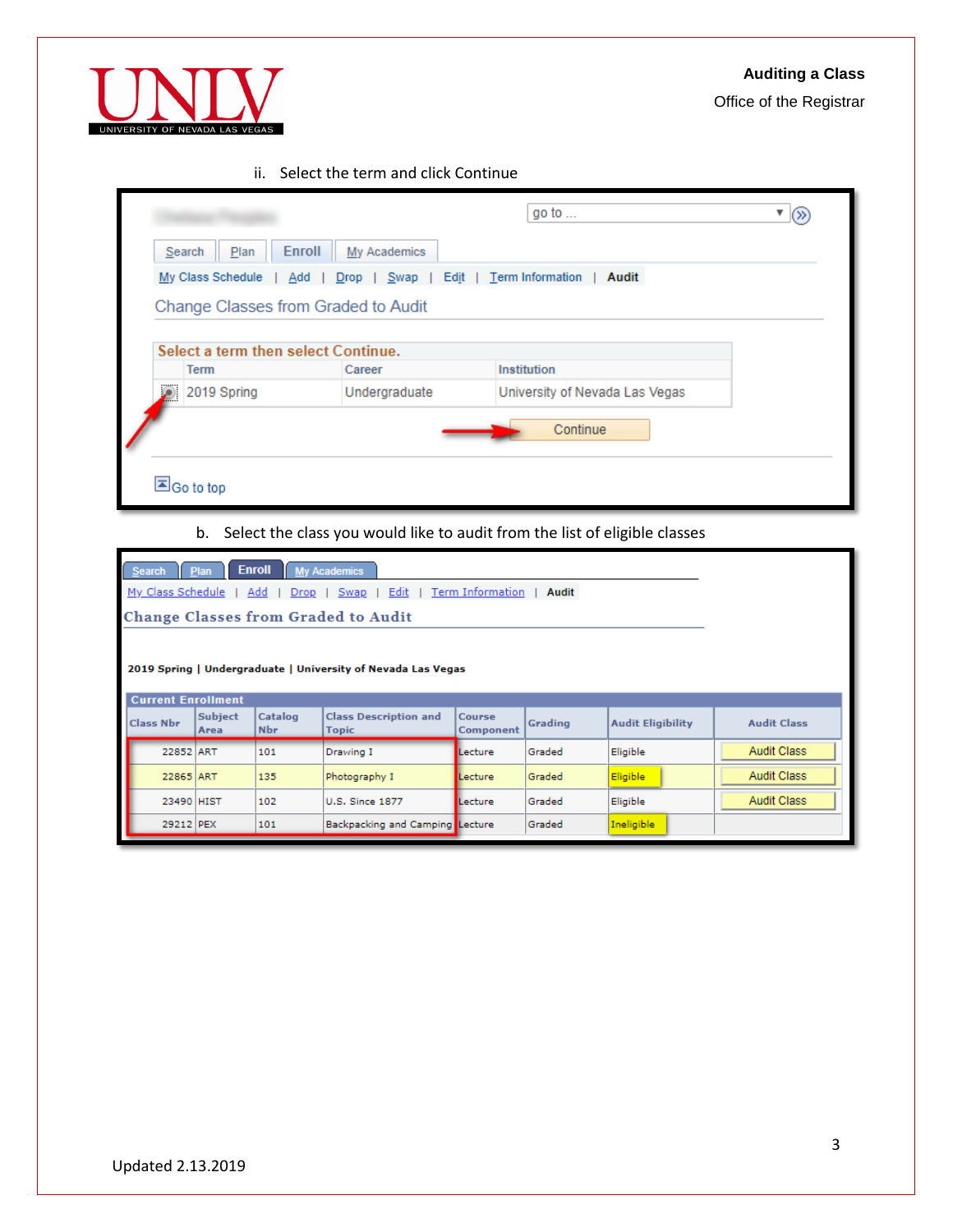Office of the Registrar



## i. Classes may be ineligible to audit for two reasons

1. The term has not begun yet

| <b>Enroll</b><br><b>My Academics</b><br>Search<br>Plan<br>This class is ineligible because it<br>My Class Schedule<br>Term In<br>Add<br>Edit<br>Swap<br>Drop<br>is a modular course in Spring<br><b>Change Classes from Graded to Audit</b><br>2019 and has not begun yet.<br>You can audit this class begining<br>the first day of the class.<br>2019 Spring<br>Undergraduate   University of Nevada Las Vegas<br><b>Current Enrollment</b> |                 |                       |                                              |         |                          |                    |                    |  |  |
|----------------------------------------------------------------------------------------------------------------------------------------------------------------------------------------------------------------------------------------------------------------------------------------------------------------------------------------------------------------------------------------------------------------------------------------------|-----------------|-----------------------|----------------------------------------------|---------|--------------------------|--------------------|--------------------|--|--|
| <b>Class Nbr</b>                                                                                                                                                                                                                                                                                                                                                                                                                             | Subject<br>Area | Catalog<br><b>Nbr</b> | <b>Class Description and</b><br><b>Topic</b> | Grading | <b>Audit Eligibility</b> | <b>Audit Class</b> |                    |  |  |
| 22852 ART                                                                                                                                                                                                                                                                                                                                                                                                                                    |                 | 101                   | Drawing I                                    | Lecture | Graded                   | Eligible           | <b>Audit Class</b> |  |  |
| 22865 ART                                                                                                                                                                                                                                                                                                                                                                                                                                    |                 | 135                   | Photography I                                | Lecture | Graded                   | Eligible           | <b>Audit Class</b> |  |  |
| 23490 HIST                                                                                                                                                                                                                                                                                                                                                                                                                                   |                 | 102                   | <b>U.S. Since 1877</b>                       | Lecture | Graded                   | Eligible           | <b>Audit Class</b> |  |  |
| 29212 PEX                                                                                                                                                                                                                                                                                                                                                                                                                                    |                 | 101                   | Backpacking and Camping Lecture              |         | Graded                   | Ineligible         |                    |  |  |

- a. You cannot audit a class before the semester beings (ie: you will not be able to audit a class for Spring 2019 until the first day of classes) or before the class begins if it is a modular/midsemester class (ie: you will not be able to audit midsemester courses until the first day of the class)
- 2. The Audit Deadline has already passed

|                                                                                                                                                                      | Search                 |                       | Plan                                         | Enroll                     |         | <b>My Academics</b>      |                    |  |  |
|----------------------------------------------------------------------------------------------------------------------------------------------------------------------|------------------------|-----------------------|----------------------------------------------|----------------------------|---------|--------------------------|--------------------|--|--|
| my class schedule                                                                                                                                                    |                        | add                   | edit<br>drop<br>swap                         | term information           |         | block add<br>audit       |                    |  |  |
| <b>Change Classes from Graded to Audit</b>                                                                                                                           |                        |                       |                                              |                            |         |                          |                    |  |  |
| ME 242 is ineligible to audit<br>2018 Summer   Undergraduate   University of Nevada<br>change term<br>because the deadline has<br><b>Las Vegas</b><br>already passed |                        |                       |                                              |                            |         |                          |                    |  |  |
| <b>Current Enrollment</b><br><b>Class Nbr</b>                                                                                                                        | <b>Subject</b><br>Area | Catalog<br><b>Nbr</b> | <b>Class Description and</b><br><b>Topic</b> | <b>Course</b><br>Component | Grading | <b>Audit Eligibility</b> | <b>Audit Class</b> |  |  |
| 52527 ME                                                                                                                                                             |                        | 242                   | Dynamics                                     | Lecture                    | Graded  | Ineligible               |                    |  |  |
| 53220 ANTH                                                                                                                                                           |                        | 216                   | Cultures Through Film                        | Lecture                    | Graded  | Eligible                 | <b>Audit Class</b> |  |  |
|                                                                                                                                                                      | 53500 MATH             | 431                   | Math Engr & Sci I                            | Lecture                    | Audit   | Auditing                 |                    |  |  |

- a. You can check the Term Calendar for the last day to Audit/Withdraw for regular session classes
- b. For Modular/Mid-Semester courses, click the deadlines link on the list view of your student schedule. The Audit deadline is the same as the deadline to "Withdraw with Penalty"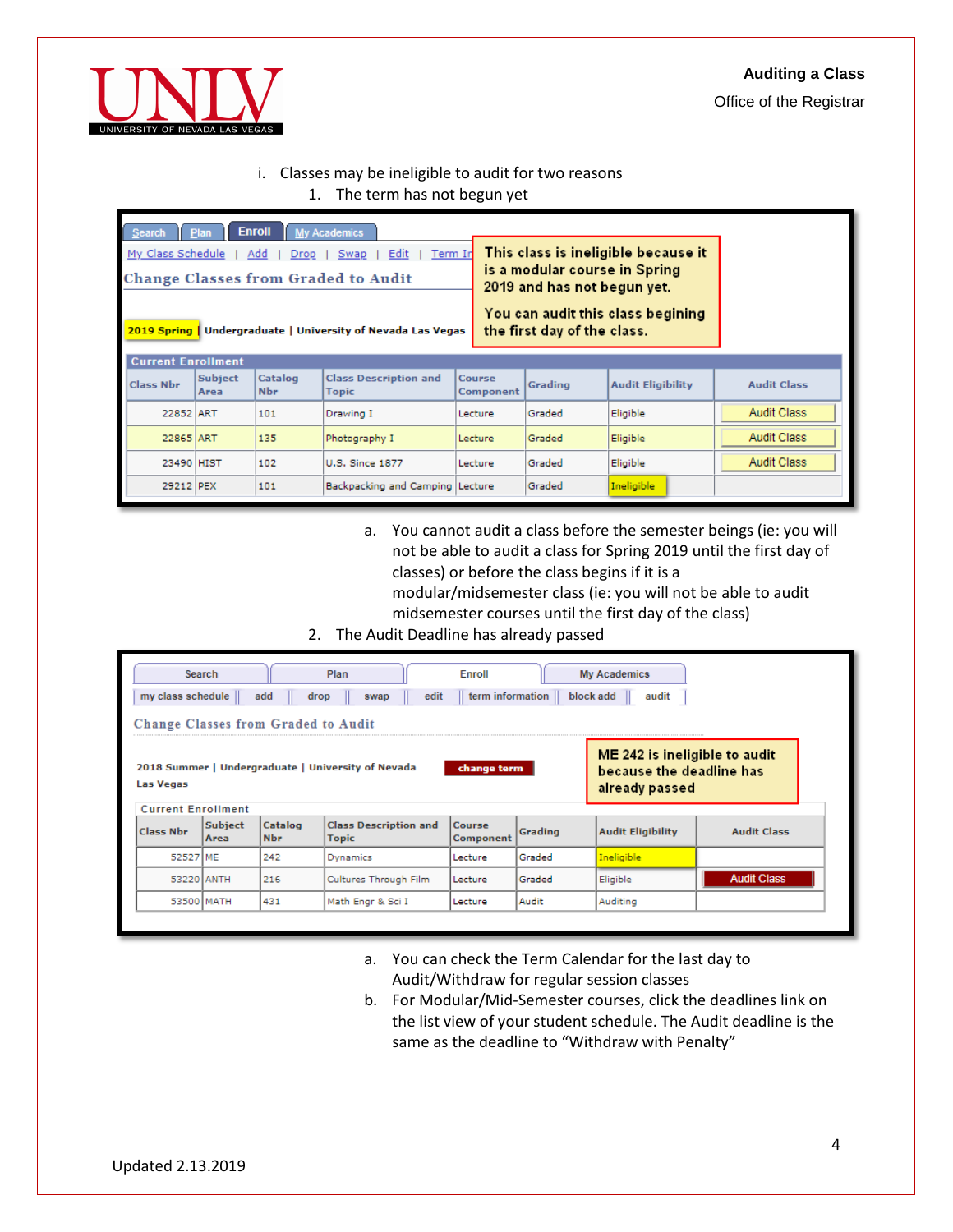



#### c. Click the Audit Class button for the class you would like to audit

| Search Plan Enroll My Academics                                          |
|--------------------------------------------------------------------------|
| My Class Schedule   Add   Drop   Swap   Edit   Term Information<br>Audit |
| <b>Change Classes from Graded to Audit</b>                               |
|                                                                          |
| 2019 Spring   Undergraduate   University of Nevada Las Vegas             |

|                  | <b>Current Enrollment</b> |                       |                                              |                            |         |                          |                    |  |  |
|------------------|---------------------------|-----------------------|----------------------------------------------|----------------------------|---------|--------------------------|--------------------|--|--|
| <b>Class Nbr</b> | <b>Subject</b><br>Area    | Catalog<br><b>Nbr</b> | <b>Class Description and</b><br><b>Topic</b> | <b>Course</b><br>Component | Grading | <b>Audit Eligibility</b> | <b>Audit Class</b> |  |  |
| 22852 ART        |                           | 101                   | Drawing I                                    | Lecture                    | Graded  | Eligible                 | <b>Audit Class</b> |  |  |
| 22865 ART        |                           | 135                   | Photography I                                | Lecture                    | Graded  | Eligible                 | <b>Audit Class</b> |  |  |
| 23490 HIST       |                           | 102                   | U.S. Since 1877                              | Lecture                    | Graded  | Eligible                 | <b>Audit Class</b> |  |  |
| 29212 PEX        |                           | 101                   | Backpacking and Camping Lecture              |                            | Graded  | Ineligible               |                    |  |  |

## d. Confirm your selection by verifying the class information

- i. Check the box to confirm you understand that:
	- 1. You will not receive academic credit or the class
	- 2. You will not receive a refund for the class
	- 3. If you are receiving financial aid or veterans benefits you must check with those offices to determine the status of your aid
	- 4. Once you change to audit you cannot change it back\*
- ii. Click Change Selected Class to Audit

| <b>Current Enrollment</b><br><b>Class Nbr</b>                                                                                                                                                                                                                                                                                                                          | <b>Subject</b><br>Area | Catalog<br><b>Nbr</b> | <b>Class Description and</b><br><b>Topic</b> | <b>Course</b><br>Component | Grading | <b>Audit Eligibility</b> | <b>Audit Class</b> |  |
|------------------------------------------------------------------------------------------------------------------------------------------------------------------------------------------------------------------------------------------------------------------------------------------------------------------------------------------------------------------------|------------------------|-----------------------|----------------------------------------------|----------------------------|---------|--------------------------|--------------------|--|
| 22852 ART                                                                                                                                                                                                                                                                                                                                                              |                        | 101                   | Drawing I                                    | Lecture                    | Graded  | Eligible                 | <b>Audit Class</b> |  |
| 22865 ART                                                                                                                                                                                                                                                                                                                                                              |                        | 135                   | Photography I                                | Lecture                    | Graded  | Eligible                 | <b>Audit Class</b> |  |
| 23490 HIST                                                                                                                                                                                                                                                                                                                                                             |                        | 102                   | <b>U.S. Since 1877</b>                       | Lecture                    | Graded  | Eligible                 | <b>Audit Class</b> |  |
| 29212 PEX                                                                                                                                                                                                                                                                                                                                                              |                        | 101                   | Backpacking and Camping Lecture              |                            | Graded  | Ineligible               |                    |  |
| Class Nbr 23490<br><b>HIST</b><br>U.S. Since 1877<br>102<br>y checking this box, I understand that:<br>I will not receive academic credit for this class<br>- I will not receive a refund for this class<br>- If receiving financial aid or veterans benefits I must check with the appropriate office to determine status of my aid<br>- This change cannot be undone |                        |                       |                                              |                            |         |                          |                    |  |